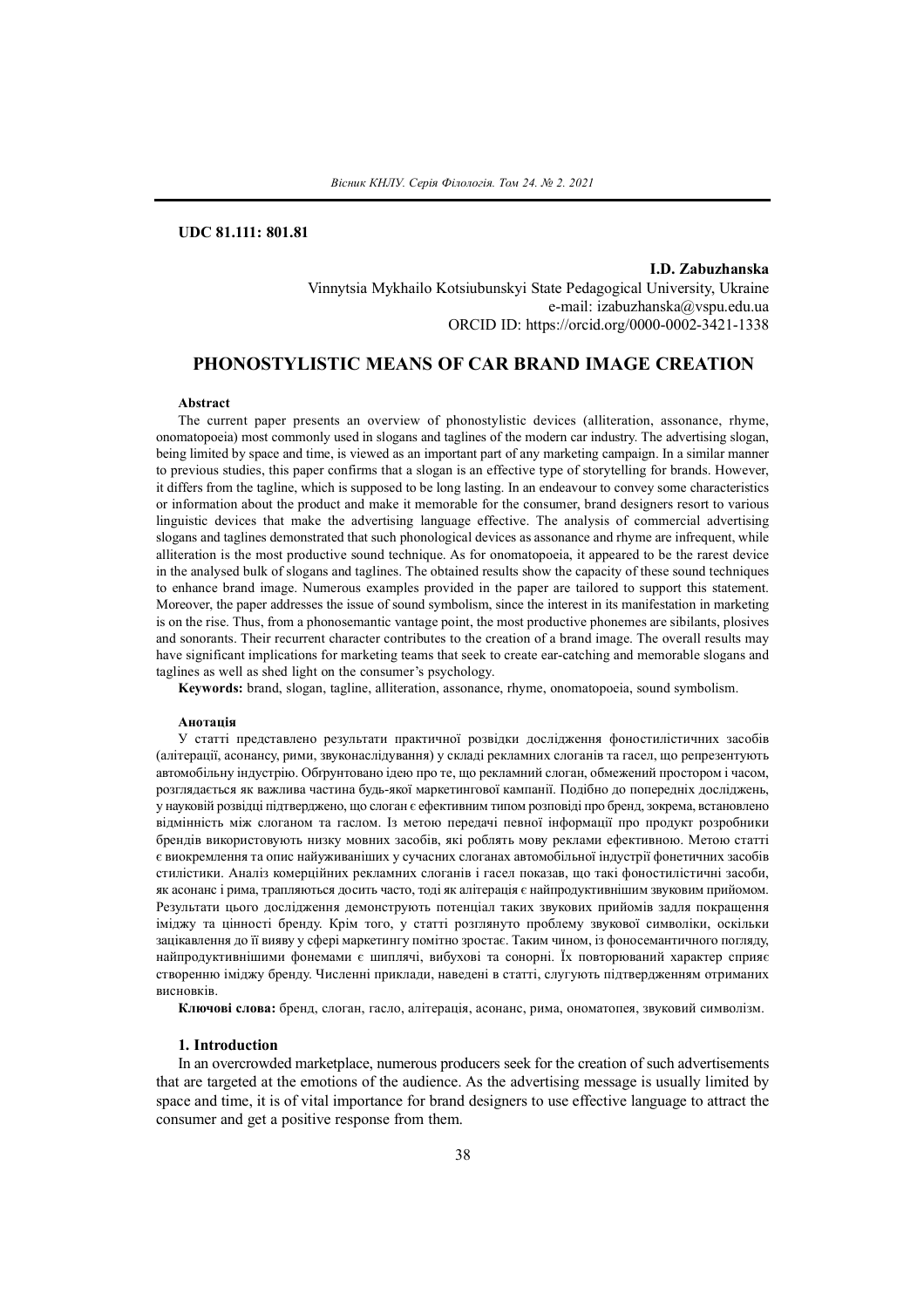Theoretically, much scientific research has been done on branding in general. One of the first scholars who made headway on this issue was Leech (1972) addressing a linguistic inquiry into advertising in Great Britain. Since then, a plethora of cross-cultural linguistic research has been focused on creating, changing and improving slogans and taglinesto support branding images (Allagui & Breslow, 2016; Borys & Materynska, 2020; Do, 2018; Hamlin, 2014; Kladou et. al., 2016).

The study of stylistic aspects of English commercial advertising is on the rise: as branding slogans are open for interpretation, they becоme a subjеct for linguistic discussion. Both practitioners and scholars go deep into understanding and explaining how to create and use successful advertising slogans. Therefore, brand linguists are highly interested in those phonostylistic devices that are used to create a special effect on the consumer. Moreover, they bring sound symbolism to attention, dwelling on whether brand names can convey product-related information and whether consumers use the sounds to infer product attributes and benefits (Lerman et. al., 2017).

The parts of the article follow a logical sequential flow. The second section оpens up by describing the nomenclature of branding slogans and the functions they perform, followed by the overview of phonostylistic devices commonly used in advertising. Then the aim and the objectives of the present article are given. The next section covers the data collection methods and techniques used to analyse and interpret the material, followed by research results and discussion. The section closes up with overall conclusions as well as information on potential spheres of investigation.

#### **2. Literature review**

## **2.1 Branding slogan: Nomenclature and functions**

Advertising has always been an essential type of communication especially since the arrival of mass media (Mas-Manchуn, 2020). The pivotal role of advertising in today's highly competitive market place and informational society is crucial since to reach target audiences companies have to make their advertising message stand out from others highlighting the best qualities of the brand. Scorupa and Dubovičienė state that the purpose of any advertising campaign is to "make the target audience remember the transmitted message, which will eventually change the consumer's buying habits due to the impact the advertisement has on their thinking, feelings and behavior" (2015, p. 109). Consequently, apart from the high-quality product, brand designers have to create advertising that uses a wide range of attention-catching linguistic and extralinguistic devices.

Before delving deeper into an inventory of linguistic devices, it is worth defining such key advertising terminology or core concepts as "brand", "brand image", "slogan" and "tagline".

As suggested by Lerman et. al. (2017), a **brand** is a product or service that is distinguished by and marketed on the basis of a distinctive and enduring personality. **Brand image** is defined as a "mental picture of a brand in a consumer's mind, made up of numerous brand associations and memories" that come from different sources (Do, 2018, p. 11). Any brand has a slogan. The analysis of the existing definitions of **slogans** from a linguistic perspective suggests that there is no uniform definition of a slogan. For instance, in Leech's view (1972), the slogan is a short phrase used by the company in its advertisements to reinforce the identity of the brand. Rein states that the advertising slogan is a "unique catchy phrase identified with a company or brand" (1982, p. 49). Hamlin (2014) affirms that the advertising slogans are catchy, declarative phrases that use devices such as metaphors, alliteration or rhyme with simple, vibrant language.

Interestingly enough, the overview of topic-related publications reveals the interchangeable use of the terms "slogan" and "tagline".

According to Do, a **tagline** is "a slogan, clarifier, mantra, company statement, or guiding principle that describes, synopsizes, or helps create an interest" (2018, p. 11). Generally, it includes a few words, repeatedly arranged in promotional media (Allagui & Breslow, 2016) aimed at reinforcing unique qualities of the advertised brand in thе minds of the рublic (Slade-Brooking, 2016). On the face of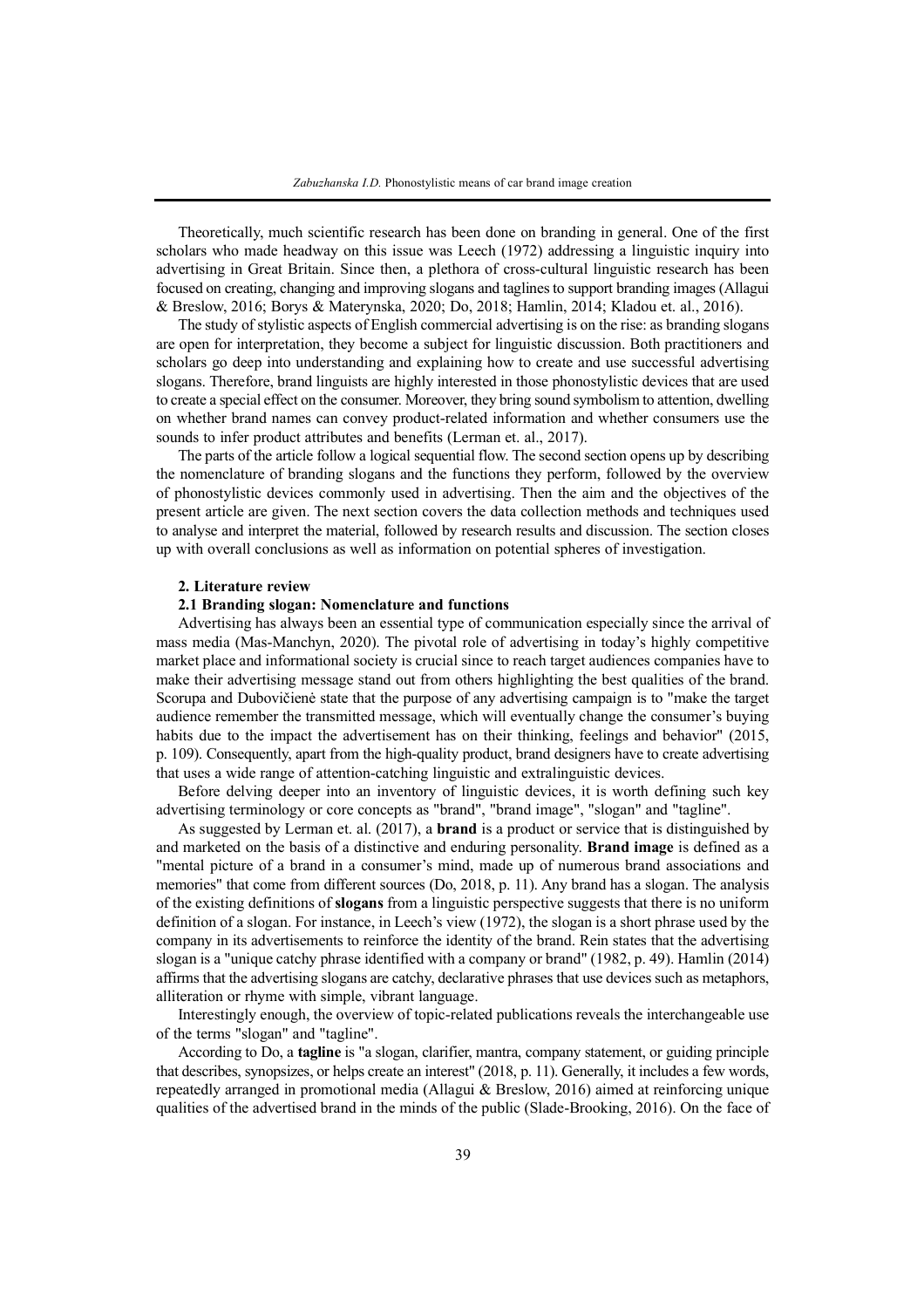it, these terms seem to be quite similar. However, as put by Do (2018), the only difference between a slogan and a tagline is that a tagline is part of a company signature that constantly represents it and undergoes some changes only with a total redefining of the company. Conversely, slogans are made up for a peculiar product or campaign, therefore designed to be less permanent than taglines.

Studying linguistic aspects of advertising slogans and taglines, more than half a century ago, Leech (1972) claimed that effective advertising must meet a number of criteria, e.g., attention value, listening ability/readability, memorability and marketing power. Since then numerous works on the creation of effective slogans and taglines (Allagui & Breslow, 2016; Kohli et. al., 2007) allow singling out some additional criteria: 1) conciseness accompanied with intensive emotion; 2) focus on the core commercial offer; 3) simple language that is easily memorized (Zembytska & Mazur, 2018, p. 40).

Conciseness is determined by the common formula of memorization  $7 \pm 2$ , i.e. the length of the slogan should be from five to nine words and this volume is the most successful in terms of conciseness and memorization because it meets the capabilities of human random access memory, i.e. the ability to hold the appropriate amount of information.

From the functional vantage point, slogans and taglines briefly assert the essence of the branding politics (Wheeler & Millman, 2017), its positioning on the market (Slade-Brooking, 2016), distinguishing the company from its competitors (Wheeler & Millman, 2017). They become focal points of exclusive elements of a product or promises the brаnd wishes to mаke to the cоnsumer (Slade-Brooking, 2016). Additionally, both a slogan and a tagline can add values (Kladou et al., 2016), take the product to sоme hіgh grоund (Sullivan, 2016) and build аn emоtionаl link with consumеrs (Ranasinghe et al., 2017; Stashko, 2020).

Since advertising as the means of communication and slogans or taglines, in particular, are usually very restricted by both space (in print advertising), and time (on TV and radio) it seems reasonable to assume that the use of various phonostylistic devices in slogans and taglines can be helpful in creating the brand image.

## **2.2 Phonostylistic means**

As suggested in Merriam Webster's Dictionary, **alliteration** (also called head rhyme, initial rhyme) is the repetition of usually initial consonant sounds in two or more neighbouring words or syllables (such as *wild and woolly*, *threatening throngs*). The repeated sounds are usually the first, or initial, sounds – as in "seven sisters" – but repetition of sounds in non-initial stressed, or accented, syllables is also common: "appear and report".

Alliteration occurs not in the abstract but in culture: in specific text-types in specific languages and at specific times (Roper, 2011, p. 2). Investigating alliteration as its central focus across a variety of languages and domains, Roper distinguishes different types or forms of it: perfect and imperfect alliteration, morphological alliteration and eye alliteration (as in *cat* and *ciao*, *sea* and *shell*, where we observe purely visual, non-audible recurrence), i.e. which uses letters not sounds. As for the imperfect alliteration, the single phoneme must alliterate with the cluster, which contains this phoneme, e.g. *simple street*. As Stashko claims, "alliterated lines contribute to a gratifying effect to the ear, building up a subliminal bridge to faster connotation decoding" (2017, p. 312) and tends to be essential in creating backgrounds (Stashko, 2018, p. 139).

**Assonance**, also called "a vocalic rhyme" (Scorupa & Dubovičienė, 2015, p.112), is a relatively close juxtaposition of similar sounds especially of vowels (as in "*rise high in the bright sky*") (Merriam Webster's Dictionary). Since it is less apparent to the eye than alliteration, it is much harder to identify it.

**Onomatopoeia** is the naming of a thing or action by a vocal imitation of the sound associated with it (such as *buzz*, *hiss*, etc*.*). In advertising, this sound technique makes the idea of the brand tagline more interesting, expressive and effects the consumer's senses (Scorupa & Dubovičienė, 2015, p. 113).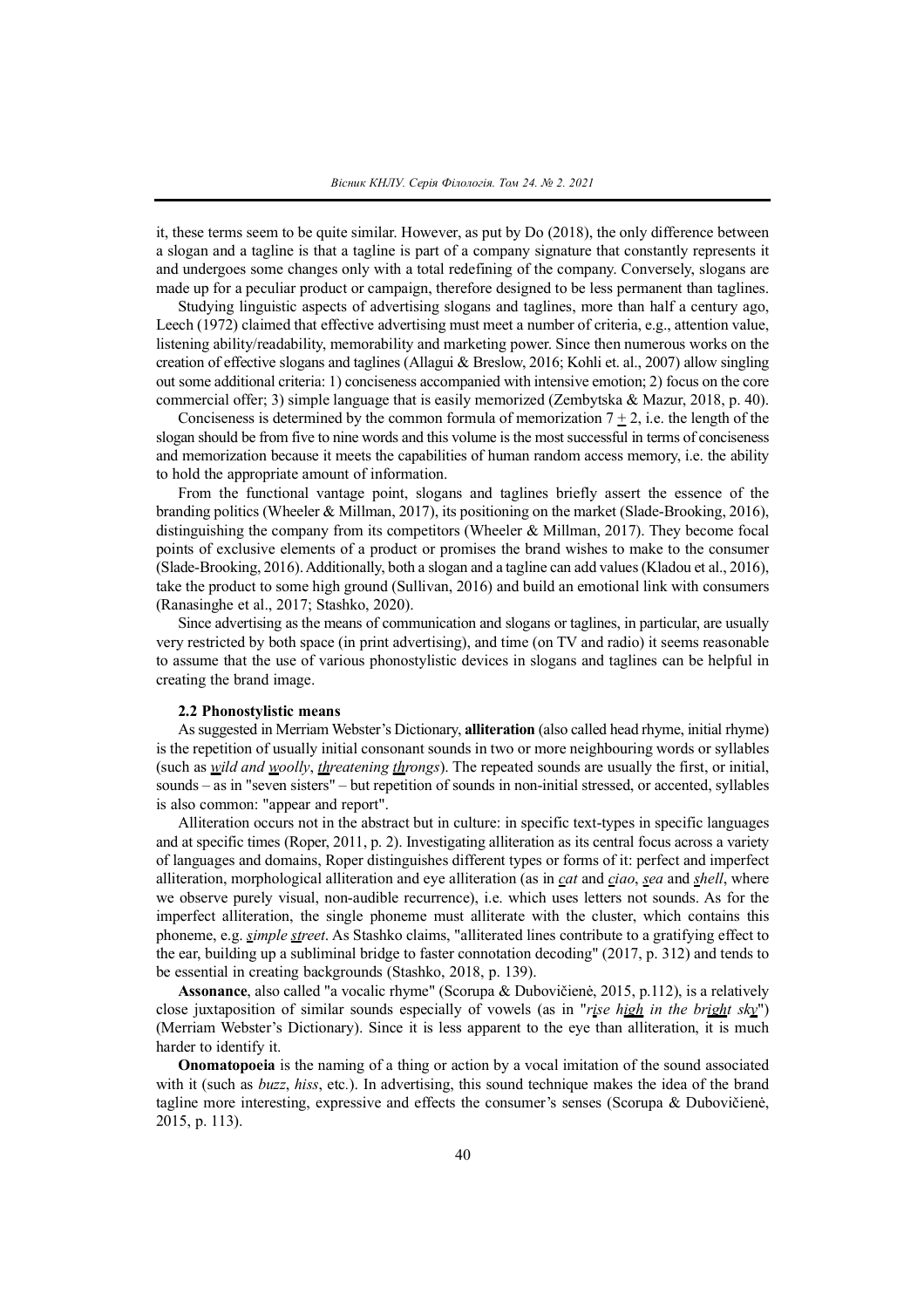**Consonance** is the recurrence or repetition of consonants especially at the end of stressed syllables without the similar correspondence of vowels (as in the final sounds of "*stroke*" and "*luck*") (Merriam Webster's Dictionary).

In traditional linguistic theory, **rhyme** is defined as correspondence in terminal sounds of units of composition or utterance (such as two or more words or lines of verse) (Merriam Webster's Dictionary; Zabuzhanska, 2017). As put by Leech (1972), it makes the slogans and headlines appear striking and easier to memorize. Later, it was proved by Scorupa & Dubovičienė (2015) that rhyme is particularly vital in those slogans that reflect the brand name, i.e. the brand name should be part of the rhyme.

The aforementioned sound techniques serve a mnemonic purpose and provide slogans with a strong beating rhythm.

### **3. Aim and objectives**

The focus of the study is directed to various sound techniques used in English slogans and taglines representing the worldwide car marketplace. Therefore, the ultimate **aim** of the present paper is to study the most commonly used phonostylistic devices and the way they contribute to the creation of a brand image.

The specific research objectives are:

1) to discuss the significance of advertising as a means of communication;

2) to study the terminology related to brand slogans and identify their functions;

3) to exemplify the most common phonostylistic devices used in English car slogans and taglines;

4) to account for the motivation for the choice of the recurrent phonemes and their contribution to the creation of a brand image.

#### **4. Research methodology**

Due to the scope of this study, the following methods were used:

1. The analysis of current publications on thisissue was used to provide some theoretical background to the problem.

2. The descriptive method was used to define, explain and clarify the communicative functions of advertising and the meaning of the advertising slogan.

3. The phonological and phonosemantic analyses (including quantitative and qualitative content analyses) were used to identify the linguistic characteristics of slogans and taglines.

The material of the current research is the body of 355 slogans and taglines used in the car marketing industry. The slogans and taglines under investigation were randomly sampled from the Internet resources.

## **5. Research results and discussion**

As for the slogans and taglines in the corpus, the data shows that the aforementioned sound techniques are found in 143 instances, which makes 40%.

This fact is not at all surprising since not all companies and brand designers take into account sound techniques. Alternatively, they may use other linguistic means to draw the customers' attention at morphological, syntactic and lexical levels. Although the analysis of such means was not among the research objectives, we found some vivid examples to name just a few, e.g. initial and full capitalization: "*Power, Beauty and Soul*" (Aston Martin); common use of the second person addressee "you", which approximates the product to the consumer (Zembytska & Mazur, 2018, p. 40): "*Are You Amg Ready*" (Mercedez-Benz Amg) or the possessive pronoun "your": "*Go Where Love Takes You*" (Subaru); the use of such pronouns and adverbs as "every", "everyone", "always" that emphasize the spirit of inclusiveness: "*Everyday*" (Toyota), "*Always there for you*" (Hyundai). One cannot but mention various stylistic devices used at the semasiological level as well. However, such considerations are for another day.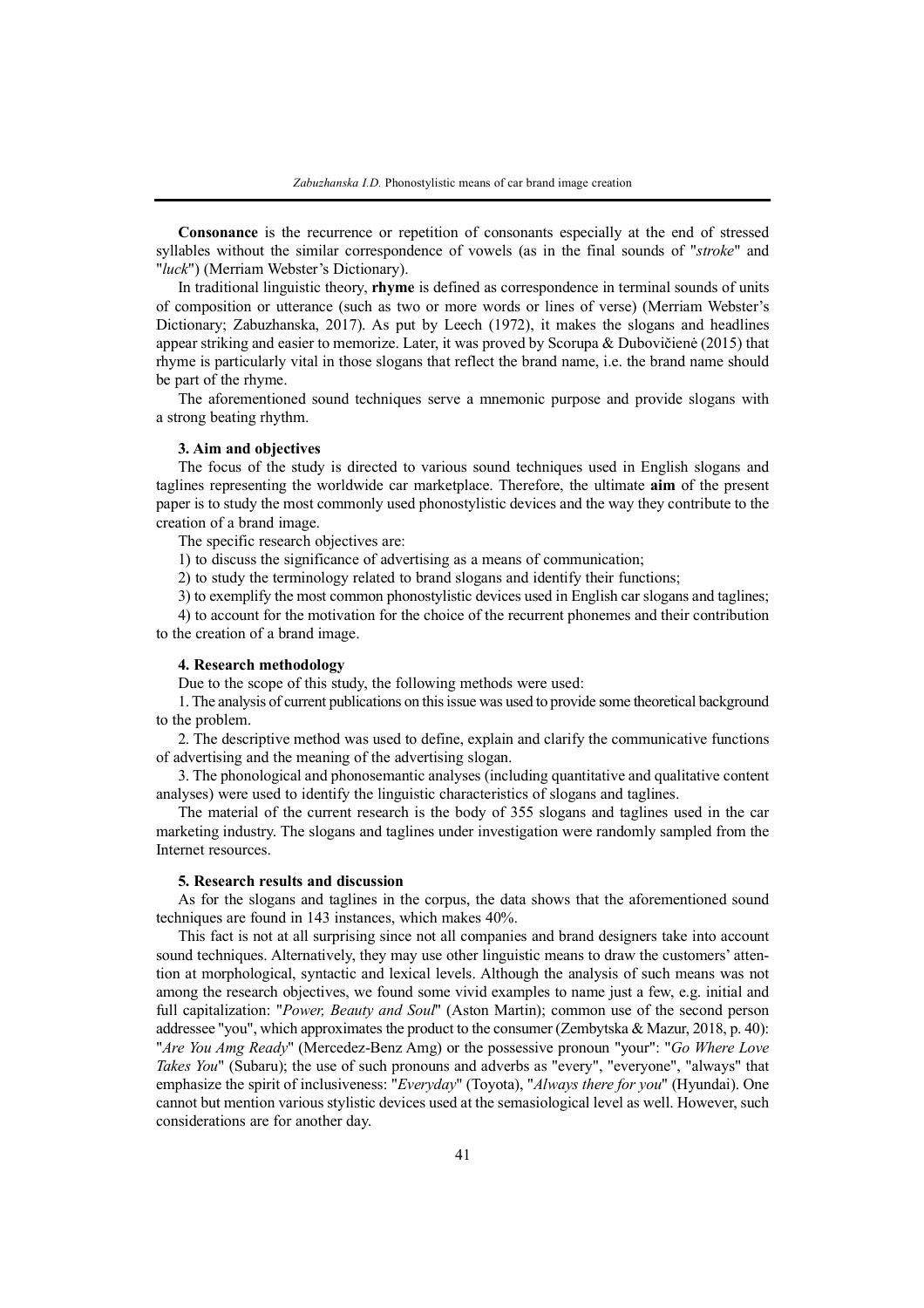At the phonological level, 93 slogans and taglines (65%) contain perfect and imperfect alliteration. The most vivid examples are: "*Today. Tomorrow. Toyota*" *(Toyota)*, "*When better automobiles are built, Buick will build them*" *(Buick)*, "*Everyone dreams of an Audi*" *(Audi)*, "*Chrysler. Inspiration comes standard*" *(Chrysler)*, "*Technology you can enjoy*" *(Honda)*, "*Relieves Gas Pains*" *(Volkswagen)*, "*The new Jag generation*" *(Jaguar)*, "*Superstar as standard*" *(Fiat-500)*, "*Fuel for livin' loud*" *(Kicker)*, "*Blue blooded Yamaha*" *(Yamaha-Enticer)*, "*American by birth. Rebel by choice*" *(Harley-Davidson)*, "*Life, liberty and the pursuit*" *(Cadillac)*, "*Vehicles equipped for family fun*" *(Chrysler)*, "*Better built. Better backed*" *(Mitsubishi)*, "*Smart Slogan*" *(Renault)*, "*Live life in your own lane*" *(Mercury)*, "*Grace… Space… Pace…*" *(Jaguar)*, "*Find your own road*" *(Saab)*, etc.

The analysis shows that there is a striking imbalance between the occurrence of alliteration and assonance. The latter is found in 29 slogans and taglines (20%). The examples are: "*Mean but green*" *(Toyota-Prius)*, "*Excellence for Everyone*" *(Chevrolet)*, "*Anyone. Anytime. Anywhere*" *(Nissan)*, "*Electric trucks. Ready to deliver*" *(Volvo)*, "*Born to perform*" *(Jaguar)*, "*Driving is believing*" *(Hyundai)*, "*It's time to ride*" *(Harley-Davidson)*, etc.

There is a small, however significant number of slogans, which contain both alliteration and assonance: "*Life is a Journey. Enjoy the ride*" *(Nissan)*, "*It is a whole new Hyundai*" *(Hyundai)*, "*Don't Dream it. Drive it*" *(Jaguar)*, etc. The interplay of such sound techniques may seem to be particularly successful and effective. However, they make up only 8% of the investigated material.

Instances of rhyme are in a smaller number as well. The analysed bulk of slogans contains 9 examples, among them: "*You can with a Nissan*" *(Nissan)*, "*Eye it. Try it. Buy it*" *(Chevrolet)*, "*People can tell…When you Autobell*" *(Autobell)*, "*The Best Never Rest*" *(Ford Trucks)*, "*See the USA in your Chevrolet*" *(Chevrolet)*, "*Building a better way. To see the USA*" *(Chevrolet)*, etc.

Although rare, the only slogan with onomatopoeia is represented in the tagline for Mazda – "Zoom, Zoom, Zoom". The pronunciation of this slogan reminds the listener of the sound produced by the car engine when the accelerator is pressed. One potential reason for this is that it may be difficult to think of any other proper sounds connected with driving a car that reflect the sense. Thus, the commonly used sound techniques are presented below (Fig. 1).



Fig. 1. *Sound techniques in car branding slogans*

These findings allow room for speculation. Analysing linguistic characteristics of commercial and social advertising slogans, in particular phonological ones, Scorupa and Dubovičienė (2015) came to the conclusion that rhyme is one of the best sound techniques in English advertising.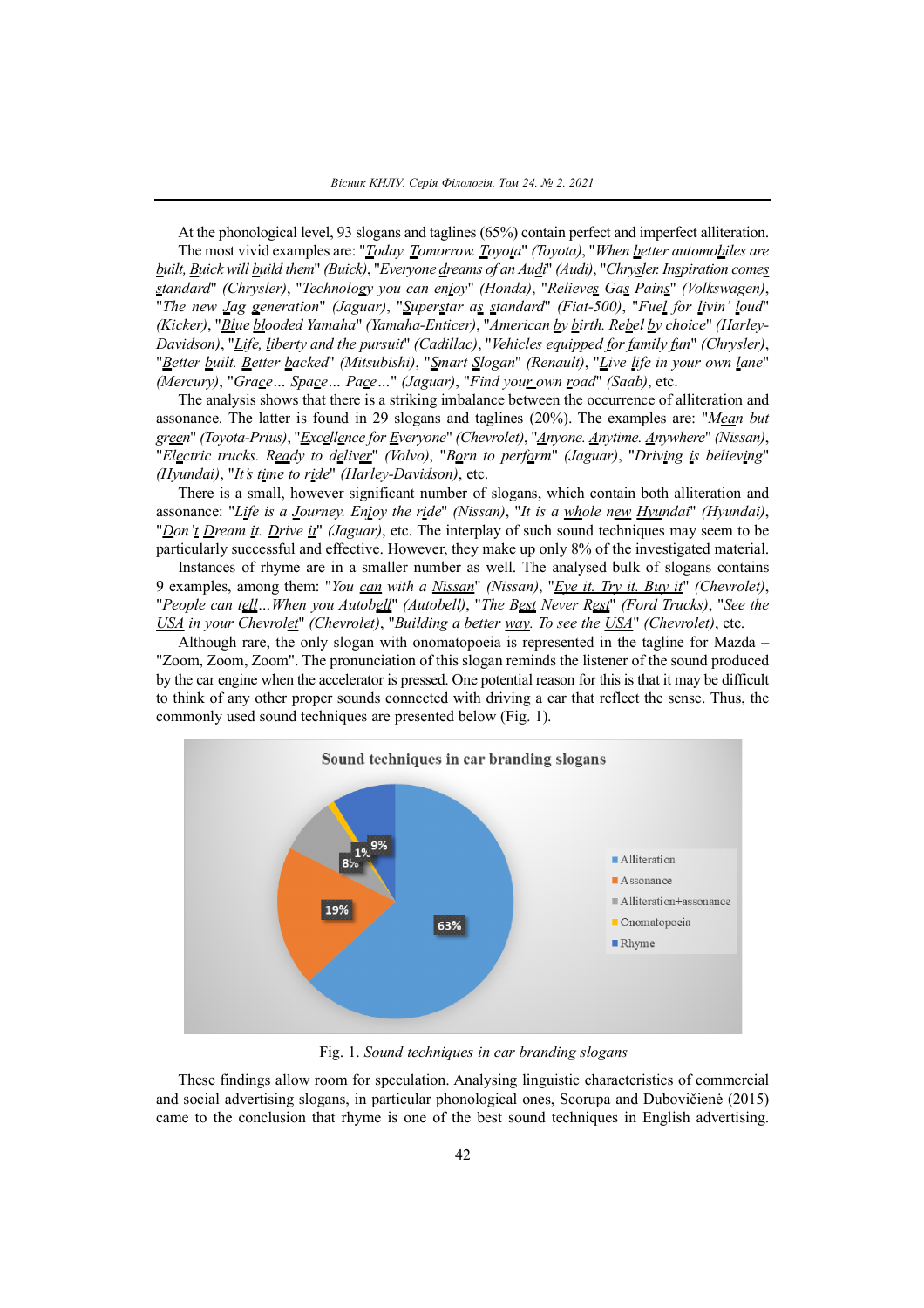Therefore, the results obtained in this study contradict the aforementioned statement. Moreover, what comes as a surprise is a small number of slogans, which contain both alliteration and assonance. Given their persuasive power, the combination of these two phonostylistic figures seem to be more effective in creating the branding tagline.

Following Roper (2011, p. 15), we agree that the use of the aforementioned sound techniques can have a semantic cost, i.e. there is a motivation for the choice of the recurrent phonemes. Consequently, it is worth mentioning sound symbolism that refers to the non-arbitrary mappings existing between phonetic properties of speech sounds and their meaning (Knoeferle et. al., 2017).

According to the sound symbolism theory, vowels and consonants are directly involved in conveying meaning. Different classes of phonemes (plosives, sonorants, sibilants, etc.) are associated with different perceptual properties (Preziosi & Coane, 2017). These associations arise from some acoustic and/or articulatory features of the phonemes (Sidhu & Pexman, 2018, p. 1619). Recent research on sound symbolism shows considerable dependence on sounds and the meanings they can convey. An example of this may be derived from phonesthemes, i.e. phoneme clusters that tend to occur in words with similar meanings. As suggested by Liberman, "Sound symbolism is often the result of a secondary association. The words glow", "gleam", "glimmer", "glare", "glisten", "glitter", "glacier" and "glide" suggest that in English the combination *gl*- conveys the idea of sheen and smoothness. Against this background, "glory", "glee" and "glib" emanate brightness by their very form, glance and glimpse reinforce our conclusion (because eyesight is inseparable from light), and "glib" has no other choice than to denote specious luster, and, indeed, in the sixteenth century, when it became known in English, it meant 'smooth and slippery' " (2005, p. 34).

One of the most researched sound symbolic effects is that of size or magnitude symbolism (Preziosi & Coane, 2017), which became known as the *mil/mal* and *maluma/takete* (later *bauba/kiki*) effect (Sidhu & Pexman, 2018, p. 1620). Such sound symbolic associations illuminate the multimodal nature of human cognition.

The quantitative analysis of the sounds, which are recurrent in the studied slogans and taglines containing alliteration, is presented in Table 1.

Table 1

| Consonant   | Example                                       | Amount of cases |
|-------------|-----------------------------------------------|-----------------|
| /s/         | "Grace Space Pace" (Jaguar)                   | 26              |
| /b/         | "Better built. Better backed" (Mitsubishi)    | 13              |
| /1/         | "Live life in your own lane" (Mercury)        | 10              |
| /f/         | "Vehicles equipped for family fun" (Chrysler) |                 |
| /d/         | "Don't Dream it. Drive it" (Jaguar)           |                 |
| /t/         | "Today. Tomorrow. Toyota" (Toyota)            |                 |
| /p/         | "The perfect pursuit of perfection" (Kia)     |                 |
| $\sqrt{d}$  | "Technology you can enjoy" (Honda)            |                 |
| $\sqrt{3}/$ | "Peugeot. Live the pleasure" (Peugeot)        |                 |
| /7/         | "Closer to Roads" (Lamborghini)               |                 |
| /m/         | "Move your mind" (SAAB)                       |                 |
| /k/         | "The car that cares" (Kia)                    |                 |
| /r/         | "Find your own road" (Saab)                   |                 |

*The recurrence of consonants in slogans and taglines containing alliteration*

Considering the /p/-/b/ alliterating pair it is interesting to observe how these sounds contribute to the creation of the tagline as they are interpreted as "hard" and "abrupt" (Crystal, 2009) and according to some findings, plosives are associated with power (Knoeferle et. al., 2017): "*American by birth. Rebel by choice*" *(Harley-Davidson),* "*Better built. Better backed*" *(Mitsubishi)*, etc. Even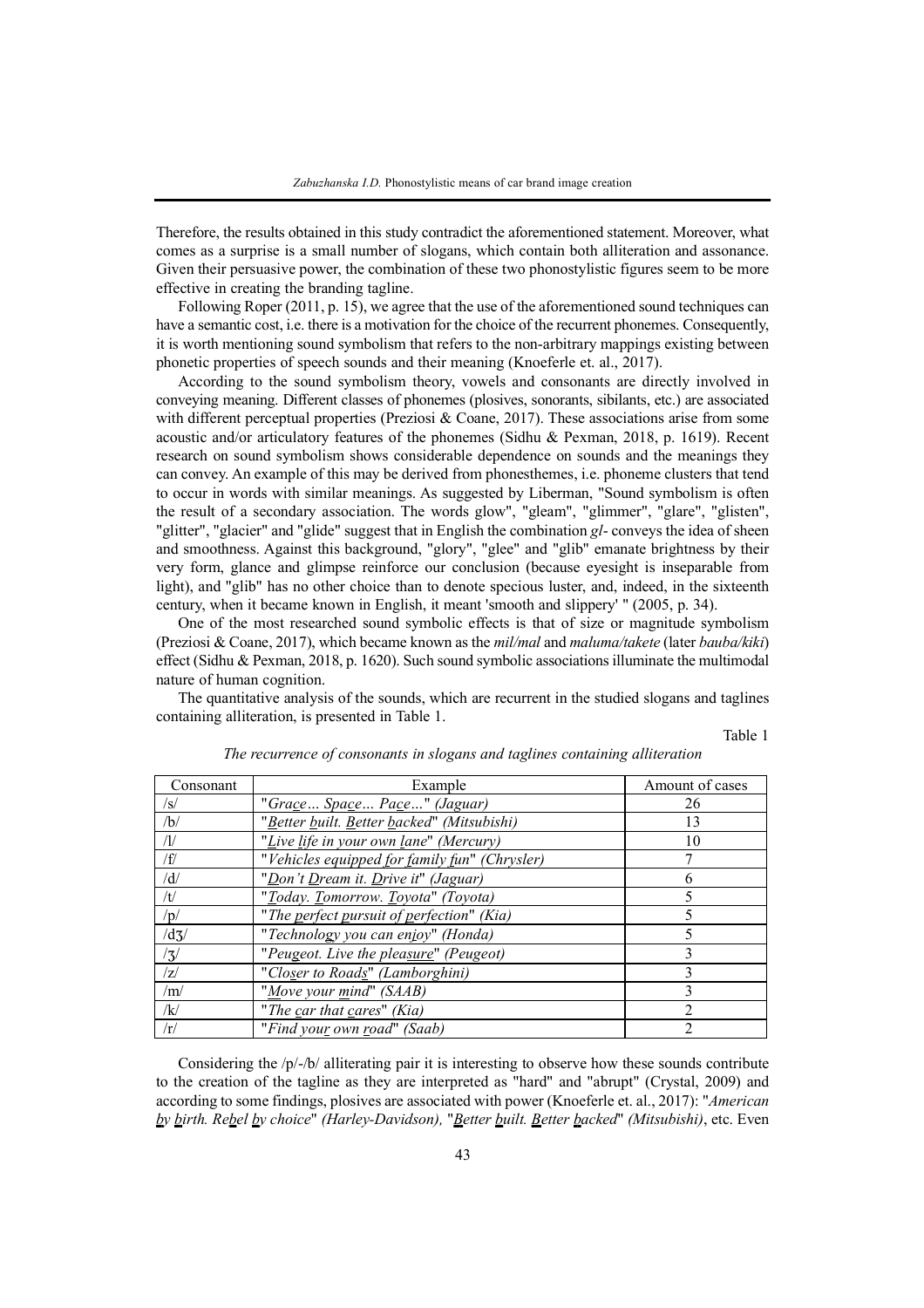a glance at the inventory of the vehicles that are produced by Harley-Davidson company is enough to prove its massiveness, power, masculinity, ruthlessness, etc. In a similar vein, the design of Mitsubishi cars evokes feelings of strength, force, mercilessness, etc.

Particular attention should be paid to sonorants /m/, /n/, /l/, which are considered "soft", "nice" (Crystal, 2009), and "gliding" (Sedley, 2013). Therefore,such slogans as "*Life, Liberty and the Pursuit*" *(Cadillac)* reinforced by the name of the brand Cadillac, "*Travel Well*" *(Lincoln)*, "*Fuel for the Soul*" *(Pontiac)*, "*If only everything in life was as reliable as a Volkswagen*" *(Volkswagen)* contain an /l/-alliterant and may bring the association of a smooth road, free from projections or unevenness of the surface.

Furthermore, some studies show that sibilants /s/, /z/ may express power, feelings and liveliness (Sedley, 2013). The use of /s-z/ alliterants is typical of such brands as Renault ("*Smart Slogan*", "*Size Matters*"), Hertz ("*Hertz puts you in the driver's seat*"), Hennessey ("*Hennessey makes cars go faster*"), Chrysler ("Chrysler. Inspiration Comes Standard"), etc. Interestingly enough, these sibilants may remind of a sound produced by the car engine when the accelerator is pressed. This fact may account for the highest amount of identified cases with alliteration.

In terms of assonance, the most commonly used phonemes are  $/e/$ , /i:/ and /i/. Such phonemes as  $/o$  and  $/po$  are less frequently used as constituents of assonance. Size contrast is well demonstrated with the help of these bright examples containing  $\pi/1$  and  $\pi/1$ , which are observed in the slogans of small family cars (as rated by U.S. News & World Report, 2021). Consider the following examples: MINI ("*It's a MINI*"), Nissan ("*Shift*"), Volkswagen ("*Think Small*"), Hyundai ("*Driving is believing*"), Subaru ("*Driven by what's inside*"), Toyota ("*Mean but green*"), etc.

# **6. Conclusions and further research**

The research of advertising language in modern linguistics encompasses anthropocentric and discourse paradigms. Linguostylistic approach is considered dominant when analysing the structure, semantics and pragmatics of advertising slogans and taglines.

Creating the brand name and its slogan, companies endeavour to convey some characteristics or information about the product and make it memorable for the consumer. The automobile industry has a plethora of slogans due to a great number of vehicles produced annually. The analysis of car branding slogans and taglines came up with a series of findings. Marketing research has always displayed interest in the use of sound symbolism as its study reveals hidden dimensions of richness and meaning in language. Firstly, at the phonological level, alliteration is shown to be a favourite phonostylistic device. The most often used sound techniques in car advertising slogans are assonance and rhyme, while onomatopoeia is the rarest sound technique ever found in car industry advertisements. As for manifestations of repetition on the phonological level, alliteration, assonance and rhyme serve a mnemonic purpose, lending dynamism to the discourse and heightening the overall tone. Such phonostylistic devices are not mere ornamental stylistic figures. Additionally, brand slogans and taglines can be considered an implied example of sound symbolic properties of phonemes. Thus, from a phonosemantic vantage point, the most productive are sibilants, plosives and sonorants. Their recurrent character contributes to the creation of a brand image.

These results may have significant implications for marketing teams that seek to create ear-catching and memorable slogans and taglines. Specifically, for customers, the knowledge of such sound techniques and the way they influence the perception of the brand may be helpful for a more relevant and informed purchase decision. The future areas for investigation are plentiful. In terms of potential applications, the present findings also have implications for the field of consumer psychology. Moreover, research can be taken onto a higher scale, encompassing a complex study of syntactic, lexical and semantic characteristics of car slogans.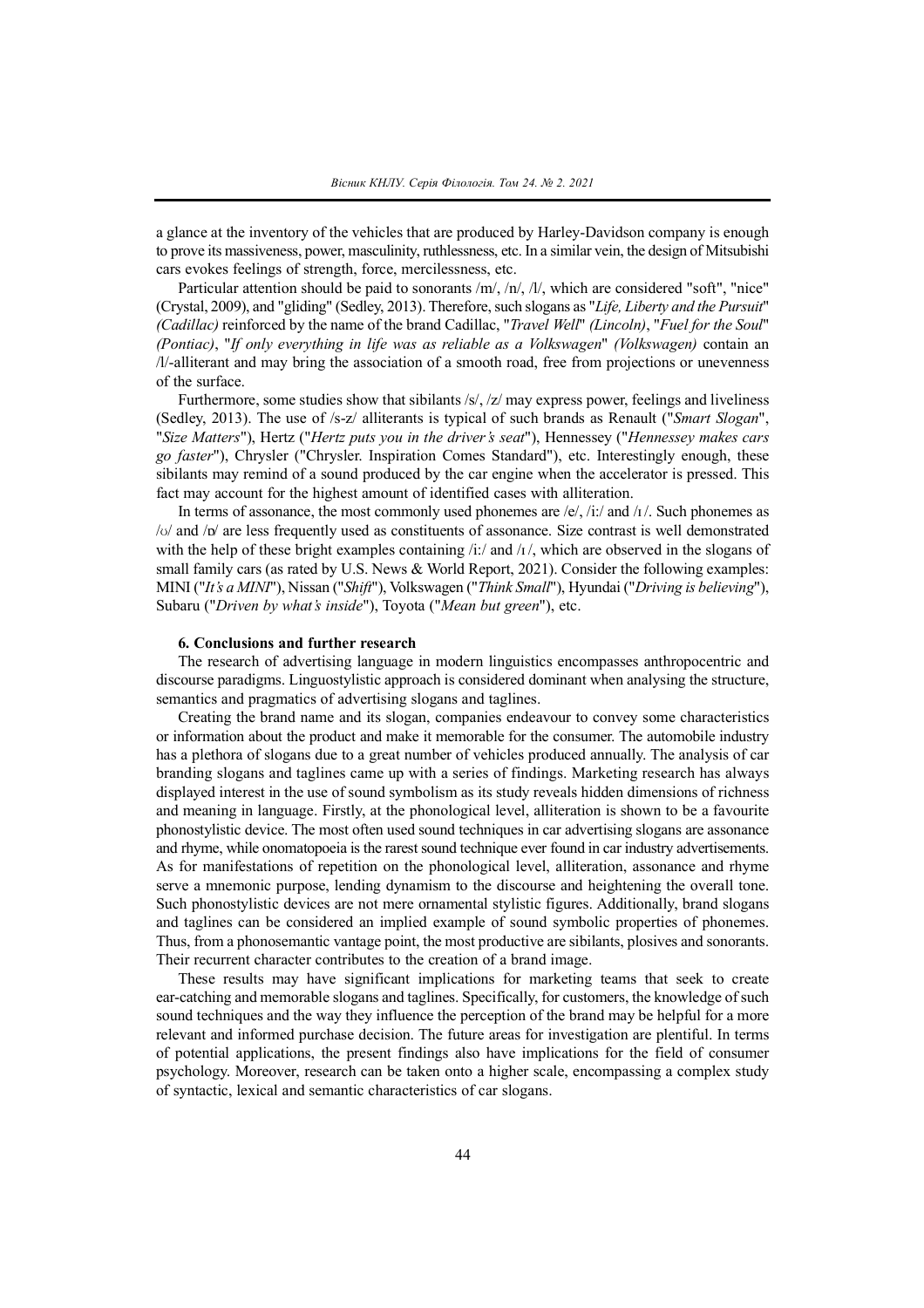## **REFERENCES**

- Allagui, I., & Breslow, H. (2016). Social media for public relations: Lessonsfrom four effective cases. *Public Relations Review*, *42*(1), 20-30.
- Borys, D., & Materynska, O. (2020). Poreionymic backronyms: Ambit, formation, and diversity. *Lege Artis. Language Yesterday, Today, Tomorrow. The Journal of University of SS Cyril and Methodius in Trnava, V*(2), 2-52.
- Crystal, D. (2009, 18 July). *The ugliest words.* The Guardian. Retrieved from https://www.theguardian.com/books/2009/jul/18/ugliest-words-michael-jackson-biographies
- Do, T. (2018). *The impact of tagline on brand image: A consumer experiment with a handmade locally brand.* A Thesis. Department of Marketing. Hanken School of Economics, Helsinki.
- Hamlin, K. (2014). *The importance of ad slogans [online].* Retrieved from https://smallbusiness.chron.com/importance-ad-slogans-31343.html
- Kladou, S., Kavaratzis, M., Rigopoulou, I., & Salonika, E. (2016). The role of brand elements in destination branding. *Journal of Destination Marketing & Management, 6*(4), 426-435.
- Knoeferle, K., Li, J., Maggioni, E., & Spence, Ch. (2017). What drives sound symbolism? Different acoustic cues underlie sound-size and sound-shape mappings. *Scientific Reports, 7.* Retrieved from https://www.nature.com/articles/s41598-017-05965-y.pdf
- Kohli, C., Leuthesser, L., & Suri, R. (2007). Got slogan? Guidelines for creating effective slogans. *Business Horizons, 50*(5), 415-422. doi: http://dx.doi.org/10.1016/j.bushor.2007.05.002
- Leech, J. (1972). *English in advertising: A linguistic study of advertising in Great Britain.* London: Longman.
- Lerman, D., Morais, D., & Luna, D. (2017). *The language of branding: Theory, strategies, and tactics*. New York: Routledge.
- Liberman, A. (2005). *Word origins and how we know them: Etymology for everyone.* Oxford: Oxford University Press.
- Mas-Manchуn, L. (2020). *Innovation in advertising and branding communication.* New York: DFRoutledge.
- Preziosi, M., & Coane, J. (2017). Remembering that big things sound big: Sound symbolism and associative memory. *Cognitive Research: Principles and Implications, 2*(10). Retrieved from https://cognitiveresearchjournal.springeropen.com/track/pdf/10.1186/s41235-016-0047-y.pdf
- Ranasinghe, W. T., Thaichon, P., & Ranasinghe, M. (2017). An analysis of product-place co-branding: The case of Ceylon Tea. *Asia Pacific Journal of Marketing and Logistics, 29*(1), 200-214.
- Rein, D. (1982). *The language of advertising and merchandising in English.* New York: Regent.
- Roper, J. (2011). *Alliteration in culture*. London: Palgrave Macmillan.
- Scorupa, P., & Dubovičienė, T. (2015). Linguistic characteristics of commercial and social advertising slogans. *Santalka: Filologija, Edukologija*, *23*(2), 108-118.
- Sedley, D. (2013). Plato's Cratylus. In Zalta, E. N. (ed.). *The Stanford Encyclopedia of Philosophy.* Retrieved from https://plato.stanford.edu/entries/plato-cratylus/#GreTex
- Sidhu, D.M., & Pexman, P.M. (2018). Five mechanisms of sound symbolic association. *Psychonomic Bulletin & Review, 25*(5), 1619-1643. doi: 10.3758/s13423-017-1361-1.
- Slade-Brooking, C. (2016). *Creating a brand identity: A guide for designers.* London: Laurence King Publishing.
- Stashko, H. (2018). Phonetic and syntactic stylistic means in media space: Manipulation or emotional commonplace? *Communication Today, 9*(2), 132-142.
- Stashko, H. (2020). The effect of stylistic repetition in English-language advertising texts. *Science and Education a New Dimension. Philology, VIII*(72), Iss. 241, 60-63.
- Stashko, H. (2017). When phonetics matters: Creation and perception of female images in song folklore. *Lege Artis. Language Yesterday, Today, Tomorrow. The Journal of University of SS Cyril and Methodius in Trnava, II*(1), 299-335. doi: 10.1515/lart-2017-0008